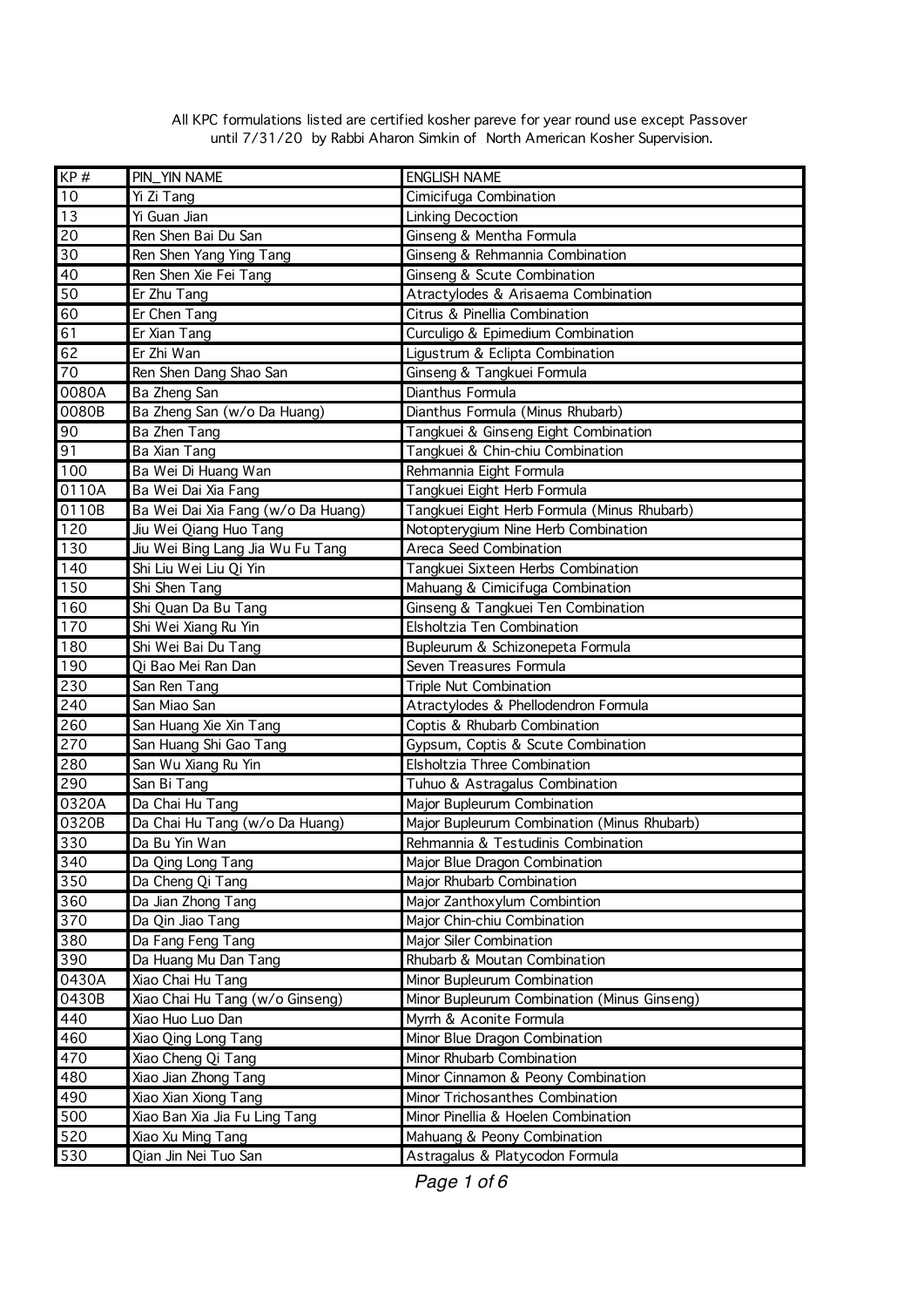| 550  | Shang Zhong Xia Tong Yong Tong Feng Wa Cinnamon & Angelica Formula |                                            |
|------|--------------------------------------------------------------------|--------------------------------------------|
| 570  | Nu Ke Bai Zi Ren Wan                                               | Biota & Cyathula Formula                   |
| 590  | Chuan Xiong Cha Tiao San                                           | Ligusticum & Tea Formula                   |
| 700  | Wu Ling San                                                        | Hoelen Five Herb Formula                   |
| 710  | Wu Lin San                                                         | Gardenia & Hoelen Formula                  |
| 720  | Wu Ji San                                                          | Tangkuei & Magnolia Five Formula           |
| 730  | Wu Pi Yin                                                          | Hoelen & Areca Combination                 |
| 740  | Wu Wei Xiao Du Yin                                                 | Dandelion & Wild Chrysanthemum Combination |
| 750  | Shao Fu Zhu Yu Tang                                                | Fennel Seed & Corydalis Combination        |
| 770  | Liu Jun Zi Tang                                                    | Major Six Herb Combination                 |
| 780  | Liu Wei Di Huang Wan                                               | Rehmannia Six Formula                      |
| 790  | Liu He Tang                                                        | Cardamon Combination                       |
| 800  | Mu Xiang Bing Lang Wan                                             | Saussurea & Areca Seed Formula             |
| 820  | Sheng Ma Ge Gen Tang                                               | Cimicifuga & Pueraria Combination          |
| 830  | Tian Wang Bu Xin Dan                                               | Ginseng & Zizyphus Formula                 |
| 840  | Fen Xiao Tang                                                      | Hoelen & Alisma Combination                |
| 850  | Bu Huan Jin Zheng Qi San                                           | Pinellia, Atractylodes & Agastache Formula |
| 860  | Sheng Yang San Huo Tang                                            | Bupleurum & Ginseng Combination            |
| 870  | Zhi Sou San                                                        | Citrus & Apricot Seed Formula              |
| 880  | Tian Ma Gou Teng Yin                                               | Gastrodia & Gambir Combination             |
| 920  | Si Sheng Wan                                                       | Rehmannia Four Formula                     |
| 940  | Si Wu Tang                                                         | Tangkuei Four Combination                  |
| 950  | Si Ni Tang                                                         | Aconite, Ginger & Licorice Combination     |
| 960  | Si Jun Zi Tang                                                     | Major Four Herb Combination                |
| 970  | Si Ni San                                                          | Bupleurum & Chih-shih Formula              |
| 990  | Zheng Gu Zi Jin Dan                                                | Calamus & Carthamus Formula                |
| 1000 | Jia Wei Xiao Yao San                                               | Bupleurum & Peony Formula                  |
| 1010 | Jia Wei Ping Wei San                                               | Magnolia & Ginger Formula Modified         |
| 1020 | Jia Wei Ba Zheng San                                               | Dianthus Plus Formula                      |
| 1050 | Gan Lu Xiao Du Dan                                                 | Forsythia & Acorus Formula                 |
| 1060 | Gan Lu Yin                                                         | Sweet Combination                          |
| 1070 | Gan Mai Da Zao Tang                                                | Licorice & Jujube Combination              |
| 1080 | Gan Cao Xie Xin Tang                                               | Pinellia & Licorice Combination            |
| 1090 | Bai Hu Tang                                                        | Gypsum Combination                         |
| 1100 | Bai Hu Jia Ren Shen Tang                                           | Ginseng & Gypsum Combination               |
| 1120 | Bai Tou Weng Tang                                                  | Anemone Combination                        |
| 1130 | Ban Xia Hou Po Tang                                                | Pinellia & Magnolia Combination            |
| 1140 | Ban Xia Xie Xin Tang                                               | Pinellia Combination                       |
| 1150 | Ban Xia Bai Zhu Tian Ma Tang                                       | Pinellia & Gastrodia Combination           |
| 1160 | Ping Wei San                                                       | Magnolia & Ginger Formula                  |
| 1170 | Yu Quan Wan                                                        | Jade Source Combination                    |
| 1180 | Yu N? Jian                                                         | Rehmannia & Gypsum Combination             |
| 1190 | Yu Ping Feng San                                                   | Astragalus & Siler Formula                 |
| 1200 | Sheng Hua Tang                                                     | Tangkuei & Ginger Combination              |
| 1210 | Sheng Jiang Xie Xin Tang                                           | Pinellia & Ginger Combination              |
| 1220 | Sheng Mai San                                                      | Ginseng & Ophiopogon Formula               |
| 1250 | Zuo Gui Wan                                                        | Cyathula & Rehmannia Formula               |
| 1260 | You Gui Wan                                                        | Eucommia & Rehmannia Formula               |
| 1340 | An Zhong San                                                       | Fennel & Galanga Formula                   |
| 1350 | Bai He Gu Jin Tang                                                 | Lily Combination                           |
| 1360 | Zhu Ye Shi Gao Tang                                                | Bamboo Leaves & Gypsum Combination         |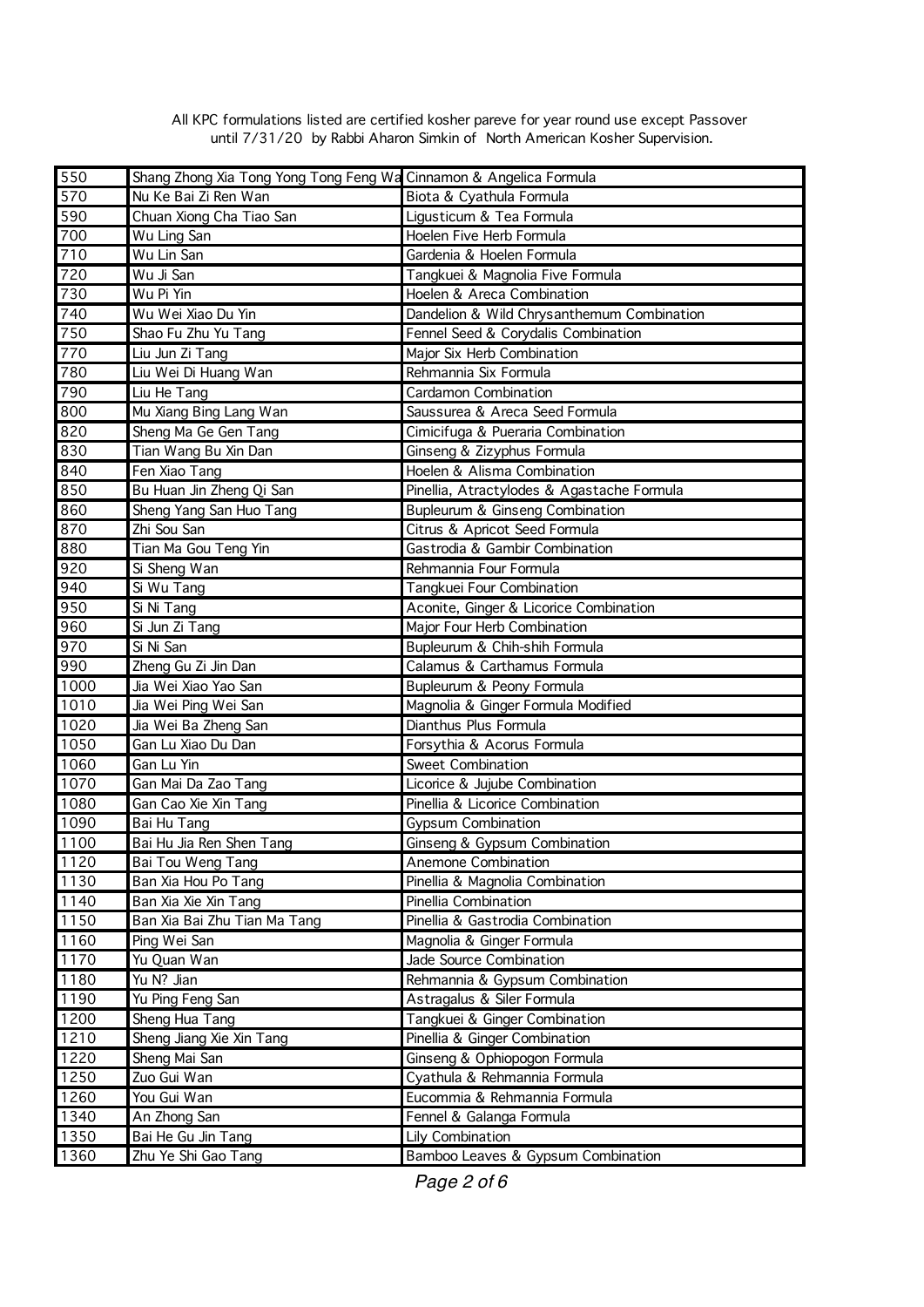| 1370              | Zhu Ru Wen Dan Tang                 | Bamboo & Ginseng Combination                   |
|-------------------|-------------------------------------|------------------------------------------------|
| 1380              | Tuo Li Xiao Du Yin                  | Gleditsia Combination                          |
| 1390              | Xue Fu Zhu Yu Tang                  | Persica & Carthamus Combination                |
| 1400              | Ai Fu Nuan Gong Wan                 | Mugwort & Cyperus Combination                  |
| 1410              | Sha Shen Mai Men Dong Tang          | Glehnia & Ophiopogon Combination               |
| 1450              | Fang Feng Tong Sheng San            | Siler & Platycodon Formula                     |
| 1460              | Shuang Jie Tong Sheng San           | Siler & Platycodon Formula (Minus Rhubarb)     |
| 1470              | Fang Ji Huang Qi Tang               | Stephania & Astragalus Combination             |
| 1480              | Shen Tong Zhu Yu Tang               | Ligusticum & Notopterygium Combination         |
| 1500              | Xiong Gui Tiao Xue Yin              | Ligusticum & Rehmannia Combination             |
| 1510              | Xing Su Yin (Pediatric)             | Apricot Seed & Perilla Pediatric Formula       |
| 1520              | Xing Su Yin                         | Apricot Seed & Perilla Formula                 |
| 1530              | Shao Yao Gan Cao Tang               | Peony & Licorice Combination                   |
| 1540              | Shao Yao Tang                       | Peony Combination                              |
| 1550              | Xin Yi San                          | Magnolia Flower Formula                        |
| 1560              | Xin Yi Qing Fei Yin                 | Magnolia & Gypsum Combination                  |
| 1570              | Wan Dai Tang                        | Atractylodes & Dioscorea Combination           |
| 1580              | Qi Ju Di Huang Wan                  | Lycium, Chrysanthemum & Rehmannia Formula      |
| 1590              | Zhe Chong Yin                       | Cinnamon & Persica Combination                 |
| 1600              | Wu Zhu Yu Tang                      | Evodia Combination                             |
| 1610              | Yi Gan San                          | <b>Bupleurum Formula</b>                       |
| 1680              | Jin Suo Gu Jing Wan                 | Lotus Stamen Formula                           |
| 1690              | Jin Fei Cao San                     | Schizonepeta & Pinellia Formula                |
| 1700              | Jin Jian Fei Er Wan                 | Ginseng & Hoelen Formula                       |
| 1720              | Zhi Bai Di Huang Wan                | Anemarrhena, Phellodendron & Rehmannia Formula |
| $\overline{1730}$ | Zhi Zhuo Gu Ben Wan                 | Hoelen & Polyporus Formula                     |
| 1740              | Ding Chuan Tang                     | Mahuang & Ginkgo Combination                   |
| 1760              | Fu Zi Li Zhong Tang                 | Aconite, Ginseng & Ginger Combination          |
| 1780              | Qiang Huo Sheng Shi Tang            | Notopterygium & Tuhuo Combination              |
| 1820              | Zhi Suo Er Chen Tang                | Chih-shih & Cardamon Combination               |
| 1840              | Chai Hu Shu Gan Tang                | Bupleurum & Cyperus Combination                |
| 1850              | Chai Ge Jie Ji Tang                 | Bupleurum & Pueraria Combination               |
| 1870              | Chai Hu Gui Zhi Tang                | Bupleurum & Cinnamon Combination               |
| 1880              | Chai Hu Qing Gan Tang               | Bupleurum & Rehmannia Combination              |
| 1890              | Chai Hu Gui Zhi Gan Jiang Tang      | Bupleurum, Cinnamon & Ginger Combination       |
| 1900<br>1910      | Chai Xian Tang                      | <b>Bupleurum &amp; Scute Combination</b>       |
|                   | Chai Ling Tang                      | Bupleurum & Hoelen Combination                 |
| 1920              | Xiang Sha Yang Wei Tang             | Cyperus & Cluster Combination                  |
| 1930              | Xiang Sha Ping Wei San              | Cyperus, Cardamon & Atractylodes Formula       |
| 1940              | Xiang Sha Liu Jun Zi Tang           | Vladimiria & Cardamon Combination              |
| 1950              | Xiang Su San                        | Cyperus & Perilla Formula                      |
| 1960              | Xiang Ru Yin                        | Elsholtzia Combination                         |
| 1980              | Wei Ling Tang                       | Magnolia & Hoelen Combination                  |
| 1990              | Ling Gan Jiang Wei Xin Xia Ren Tang | Hoelen & Schizandra Combination                |
| 2000              | Ling Gui Zhu Gan Tang               | Hoelen & Atractylodes Combination              |
| 2010              | Hou Po Qi Wu Tang                   | Magnolia Seven Combination                     |
| 2020              | Hou Po Wen Zhong Tang               | Magnolia & Vladimiria Combination              |
| 2050              | Xi Gan Ming Mu San                  | Gardenia & Vitex Combination                   |
| 2060              | Bao He Wan                          | Citrus & Crataegus Formula                     |
| 2070              | Bao Chan Wu You Fang                | Tangkuei & Parsley Combination                 |
| 2100              | Jian Ling Tang                      | Dioscorea & Achyranthes Combination            |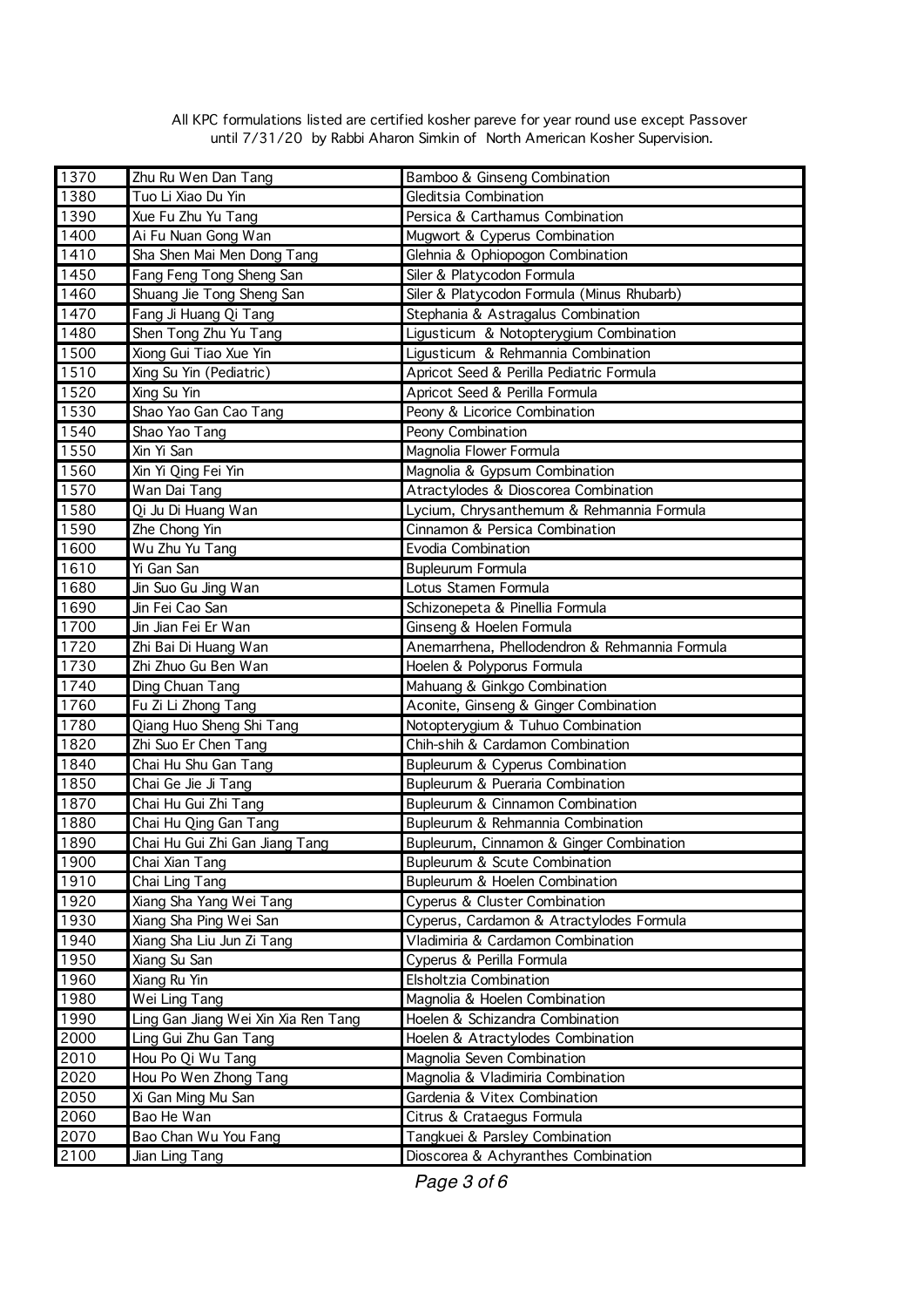| 2210              | Gui Zhi Tang                 | Cinnamon Combination                           |
|-------------------|------------------------------|------------------------------------------------|
| 2220              | Gui Zhi Fu Ling Wan          | Cinnamon & Hoelen Formula                      |
| 2230              | Gui Zhi Jia Shao Yao Tang    | Cinnamon & Peony Combination                   |
| 2260              | Gui Zhi Ren Shen Tang        | Cinnamon & Ginseng Combination                 |
| 2350              | Gui Zhi Ma Huang Ge Ban Tang | Cinnamon & Mahuang Combination                 |
| 2370              | Gui Zhi Shao Yao Zhi Mu Tang | Cinnamon & Anemarrhena Combination             |
| 2380              | Fei Er Ba Zhen Gao           | Atractylodes & Citrus Eight Combination        |
| 2390              | Fu Ling Yin                  | Hoelen Combination                             |
| 2400              | Fu Tu Dan                    | Hoelen & Cuscuta Formula                       |
| 2440              | Sang Ju Yin                  | Morus & Chrysanthemum Combination              |
| 2500              | Yin Chen Hao Tang            | Capillaris Combination                         |
| 2510              | Yin Chen Wu Ling San         | Capillaris & Hoelen Five Formula               |
| 2520              | Jing Fang Bai Du San         | Schizonepeta & Siler Formula                   |
| 2530              | Jing Jie Lian Qiao Tang      | Schizonepeta & Forsythia Combination           |
| 2540              | Yi Qi Cong Ming Tang         | Ginseng, Astragalus & Pueraria Combination     |
| 2550              | Tao Hong Si Wu Tang          | Tangkuei Four & Persica, Carthamus Combination |
| 2560              | Wu Mei Wan                   | Mume Formula                                   |
| 2570              | Zhen Ren Huo Ming Yin        | Angelica & Mastic Combination                  |
| 2580              | Zhen Wu Tang                 | Ginger, Aconite, Hoelen & Peony Combination    |
| 2590              | Tao Ren Cheng Qi Tang        | Persica & Rhubarb Combination                  |
| 2600              | Wu Yao Shun Qi San           | Lindera Formula                                |
| 2610              | Xiao Feng San                | Tangkuei & Arctium Formula                     |
| $\overline{2611}$ | Xiao Luo Wan                 | Scrophularia and Fritillaria Combination       |
| 2620              | Shen Mi Tang                 | Mahuang & Magnolia Combination                 |
| 2630              | Jie Geng Tang                | Platycodon Combination                         |
| 2640              | Gua Lou Zhi Shi Tang         | Trichosanthes & Aurantium Combination          |
| 2680              | She Gan Ma Huang Tang        | Belamcanda & Mahuang Combination               |
| 2700              | Lian Qiao Bai Du San         | Forsythia Detox Formula                        |
| 2720              | Qing Liang Yin               | Scute & Mentha Combination                     |
| 2730              | Qing Xin Lian Zi Yin         | Lotus Seed Combination                         |
| 2740              | Qing Wei San                 | Coptis & Rehmannia Formula                     |
| 2750              | Qing Xin Li Ge Tang          | Arctium Combination                            |
| 2760              | Qing Shu Yi Qi Tang          | Astragalus & Atractylodes Combination          |
| 2780              | Qing Shang Fang Feng Tang    | Siler Combination                              |
| 2790              | Qing Fei Tang                | Platycodon & Fritillaria Combination           |
| 2810<br>2830      | Qing Fei Yin                 | Platycodon & Apricot Seed Formula              |
|                   | Qing Bi Tang                 | Pueraria Nasal Combination                     |
| 2850              | Ma Huang Fu Zi Xi Xin Tang   | Mahuang & Asarum Combination                   |
| 2860              | Ma Huang Tang                | Mahuang Combination                            |
| I<br>2870         | Ma Xing Gan Shi Tang         | Mahuang & Apricot Seed Combination             |
| 2880              | Ma Zi Ren Wan                | Apricot Seed & Linum Formula                   |
| 2890              | Ma Xing Yi Gan Tang          | Mahuang & Coix Combination                     |
| 2900A             | Liang Ge San                 | Forsythia & Rhubarb Formula                    |
| 2900B             | Liang Ge San (w/o Da Huang)  | Forsythia Formula (Minus Rhubarb)              |
| 2920              | Shen Ling Bai Zhu San        | Ginseng & Atractylodes Formula                 |
| 2930              | Shen Su Yin                  | Ginseng & Perilla Combination                  |
| 2940              | Xiao Yao San                 | Tangkuei & Bupleurum Formula                   |
| 2950              | Mai Men Dong Tang            | Ophiopogon Combination                         |
| 2960              | Pai Nong San                 | Platycodon & Chih-shih Formula                 |
| 2970              | Li Zhong Tang                | Ginseng & Ginger Combination                   |
| 3000              | Qi Pi Wan                    | Lotus & Citrus Formula                         |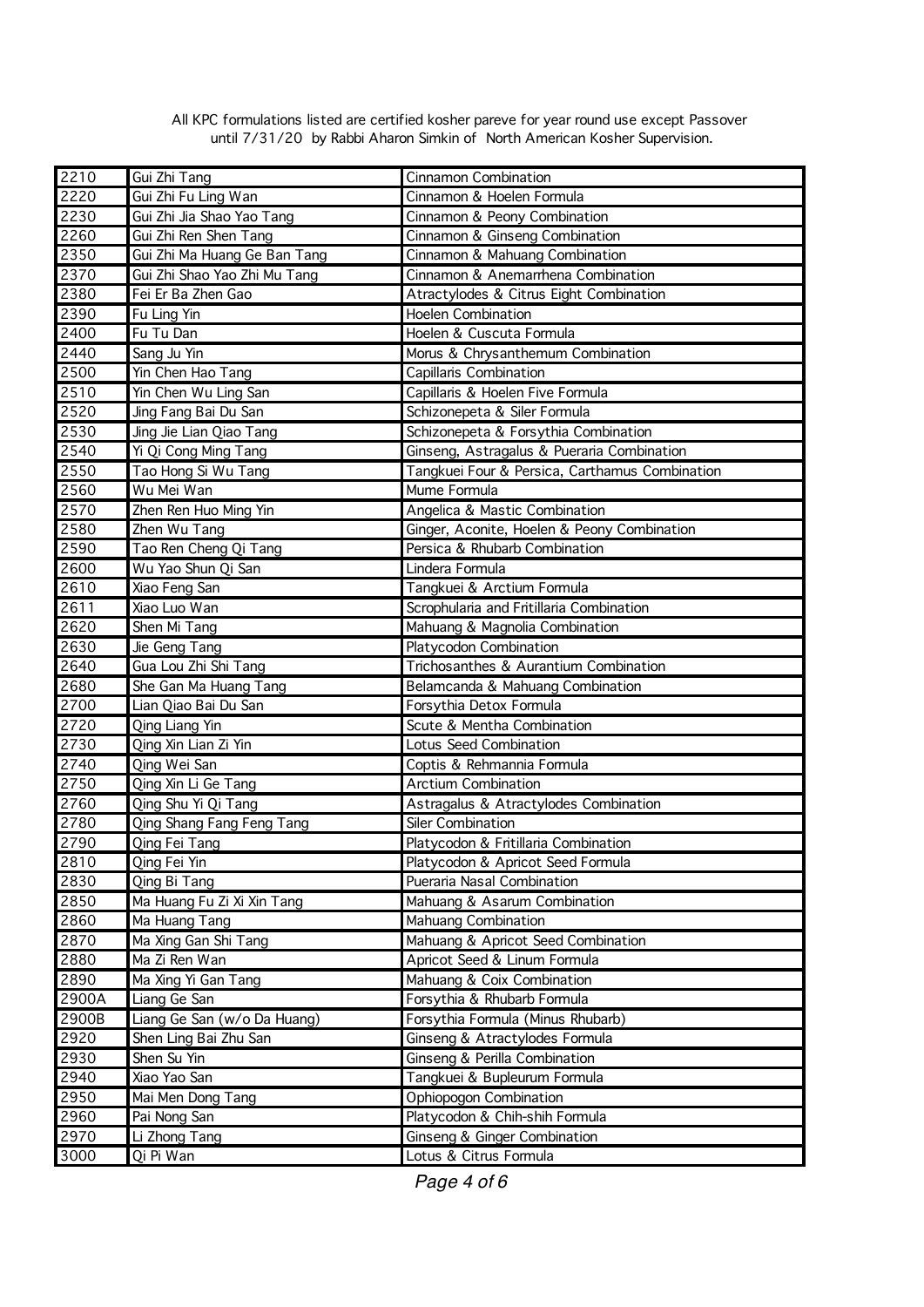| 3030  | Xuan Fu Dai Zhe Shi Tang              | Inula & Hematite Combination                   |
|-------|---------------------------------------|------------------------------------------------|
| 3100  | Zhi Zi Chi Tang                       | Gardenia & Soja Combination                    |
| 3160  | Huang Lian Shang Qing Wan             | Coptis, Phellodendron & Mint Formula           |
| 3170  | Huang Qi Jian Zhong Tang              | Astragalus Combination                         |
| 3180  | Huang Lian Tang                       | Coptis Combination                             |
| 3190  | Huang Lian Jie Du Tang                | Coptis & Scute Combination                     |
| 3200  | Huang Qin Tang                        | Scute & Licorice Combination                   |
| 3220  | Huang Qi Wu Wu Tang                   | Astragalus & Cinnamon Five Herb Combination    |
| 3240  | Shu Gan Tang                          | Bupleurum & Evodia Combination                 |
| 3250A | Shu Jing Huo Xue Tang                 | Clematis & Stephania Combination               |
| 3250B | Shu Jin Li An San                     | Clematis & Carthamus Combination               |
| 3290  | Yue Bi Jia Zhu Tang                   | Atractylodes Combination                       |
| 3300  | Yue Ju Tang                           | Cyperus & Atractylodes Combination             |
| 3310  | Hua Gai San                           | Mahuang & Morus Formula                        |
| 3320  | Bei Xie Fen Qing Yin                  | <b>Tokoro Combination</b>                      |
| 3330  | San Zhong Kui Jian Tang               | Forsythia & Laminaria Combination              |
| 3340  | Pu Ji Xiao Du Yin                     | Scute & Cimicifuga Combination                 |
| 3460  | Shen Zhuo Tang                        | Hoelen, Atractylodes & Ginger Combination      |
| 3480  | Wen Dan Tang                          | Hoelen & Bamboo Combination                    |
| 3500  | Wen Qing Yin                          | Tangkuei & Gardenia Combination                |
| 3510  | Dang Gui San                          | Tangkuei Formula                               |
| 3520  | Dang Gui Shao Yao San                 | Tangkuei & Peony Formula                       |
| 3530  | Dang Gui Si Ni Tang                   | Tangkuei & Jujube Combination                  |
| 3540  | Dang Gui Nian Tong Tang               | Tangkuei & Anemarrhena Combination             |
| 3550  | Dang Gui Liu Huang Tang               | Tangkuei & Six Yellow Combination              |
| 3560  | Dang Gui Long Hui Wan (w/o She Xiang) | Tangkuei, Gentiana & Aloe Formula (minus musk) |
| 3570  | Dang Gui Bu Xue Tang                  | Tangkuei & Astragalus Combination              |
| 3580  | Dang Gui Yin Zi                       | Tangkuei & Tribulus Combination                |
| 3590  | Fu Yuan Huo Xue Tang                  | Tangkuei & Persica Combination                 |
| 3600  | Zi Shen Ming Mu Tang                  | Chrysanthemum Combination                      |
| 3601  | Zi Shen Tong Er Tang                  | Scute Combination                              |
| 3610  | Zi Yin Jiang Huo Tang                 | Phellodendron Combination                      |
| 3620  | Zi Yin Di Huang Wan                   | Rehmannia, Bupleurum & Scute Formula           |
| 3630  | Guo Qi Yin                            | Cyperus & Carthamus Combination                |
| 3650  | Bu Zhong Yi Qi Tang                   | Ginseng & Astragalus Combination               |
| 3670  | Bu Fei Tang                           | <b>Ginseng &amp; Aster Combination</b>         |
| 3680  | Bu Yang Huan Wu Tang                  | Astragalus & Peony Combination                 |
| 3690  | Ge Gen Tang                           | Pueraria Combination                           |
| 3700  | Ge Gen Huang Qin Huang Lian Tang      | Pueraria, Coptis & Scute Combination           |
| 3710  | Ge Hua Jie Cheng San                  | Pueraria Flower Formula                        |
| 3720  | Gou Teng San                          | Gambir Formula                                 |
| 3760  | Dun Sou San                           | Morus & Platycodon Formula                     |
| 3780  | Sheng Yu Tang                         | Tangkuei Four Plus Combination                 |
| 3820  | Huai Hua San                          | Sophora Flower Formula                         |
| 3830  | Ge Xia Zhu Yu Tang                    | Tangkuei & Corydalis Combination               |
| 3850  | Cang Er San                           | Xanthium Formula                               |
| 3860  | Suan Zao Ren Tang                     | Zizyphus Combination                           |
| 3870  | Yin Qiao San                          | Lonicera & Forsythia Formula                   |
| 3880  | Ning Sou Wan                          | Fritillaria & Platycodon Formula               |
| 3890  | Tiao Wei Cheng Qi Tang                | Rhubarb & Mirabilitum Combination              |
| 3900  | Yang Xin Tang                         | Astragalus & Zizyphus Combination              |